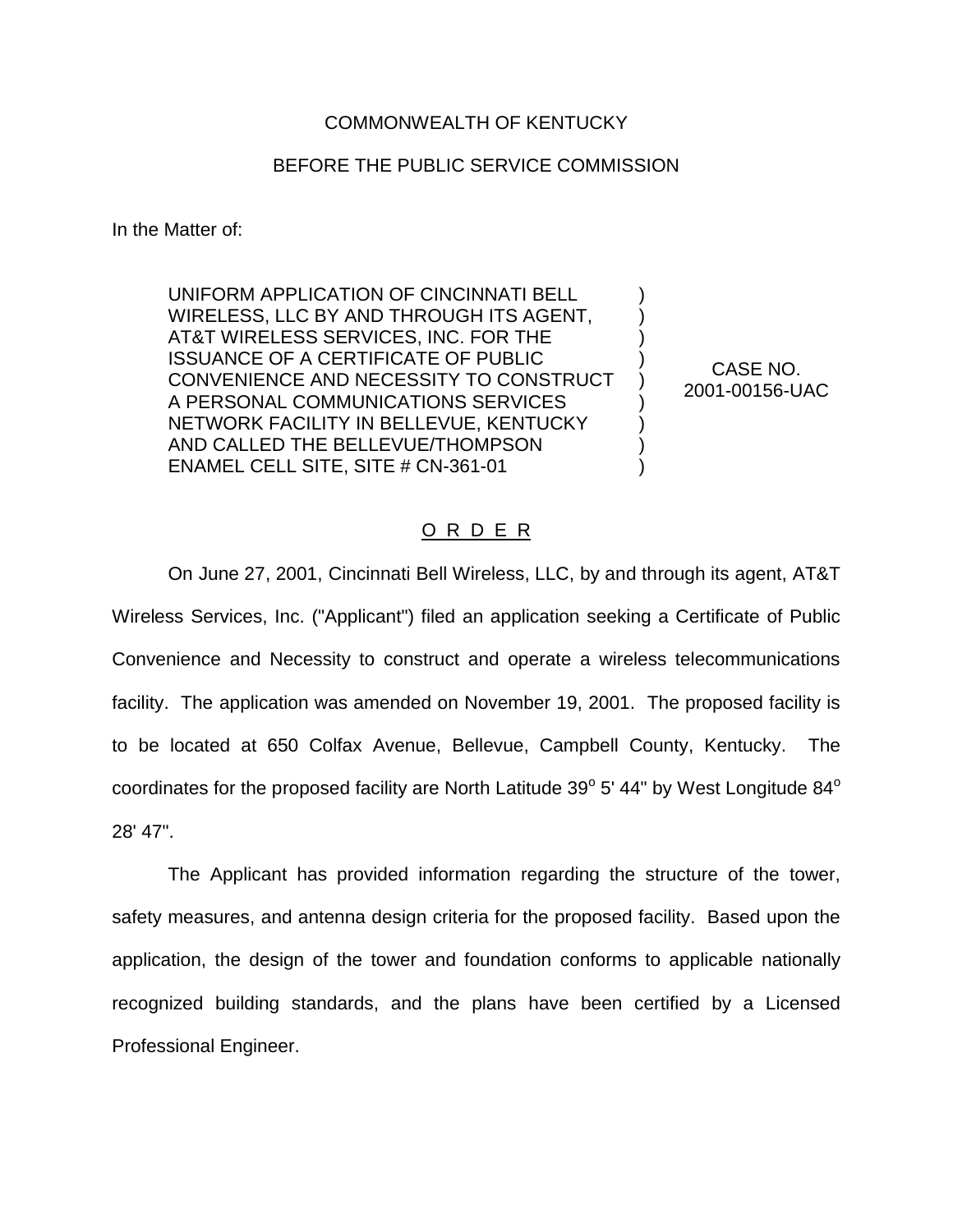Pursuant to 807 KAR 5:063, the Applicant has notified the local planning unit of the proposed construction. The City of Bellevue Local Planning Commission filed comments and intervened in this matter. An informal conference was held at the Commission's offices. The Applicant later amended the application to accept certain conditions requested by the city of Bellevue. The city of Bellevue has not filed any additional comments and appears to have been satisfied by the amendments filed by the Applicant.

The Applicant has filed applications with the Federal Aviation Administration and the Kentucky Airport Zoning Commission seeking approval for the construction and operation of the proposed facility. Both applications have been approved.

The Applicant has filed evidence of the appropriate notices provided pursuant to 807 KAR 5:063. The notices solicited any comments and informed the recipients of their right to request intervention. The Commission received comments from nearby property owners, but no requests for intervention or a public hearing have been filed.

The Commission, having considered the evidence of record and being otherwise sufficiently advised, finds that the Applicant has demonstrated that a facility is necessary to provide adequate utility service and therefore a Certificate of Public Convenience and Necessity to construct the proposed facility should be granted.

Pursuant to KRS 278.280, the Commission is required to determine proper practices to be observed when it finds, upon complaint or on its own motion, that the facilities of any utility subject to its jurisdiction are unreasonable, unsafe, improper, or insufficient. To assist the Commission in its efforts to comply with this mandate, the Applicant should notify the Commission if it does not use this antenna tower to provide

-2-